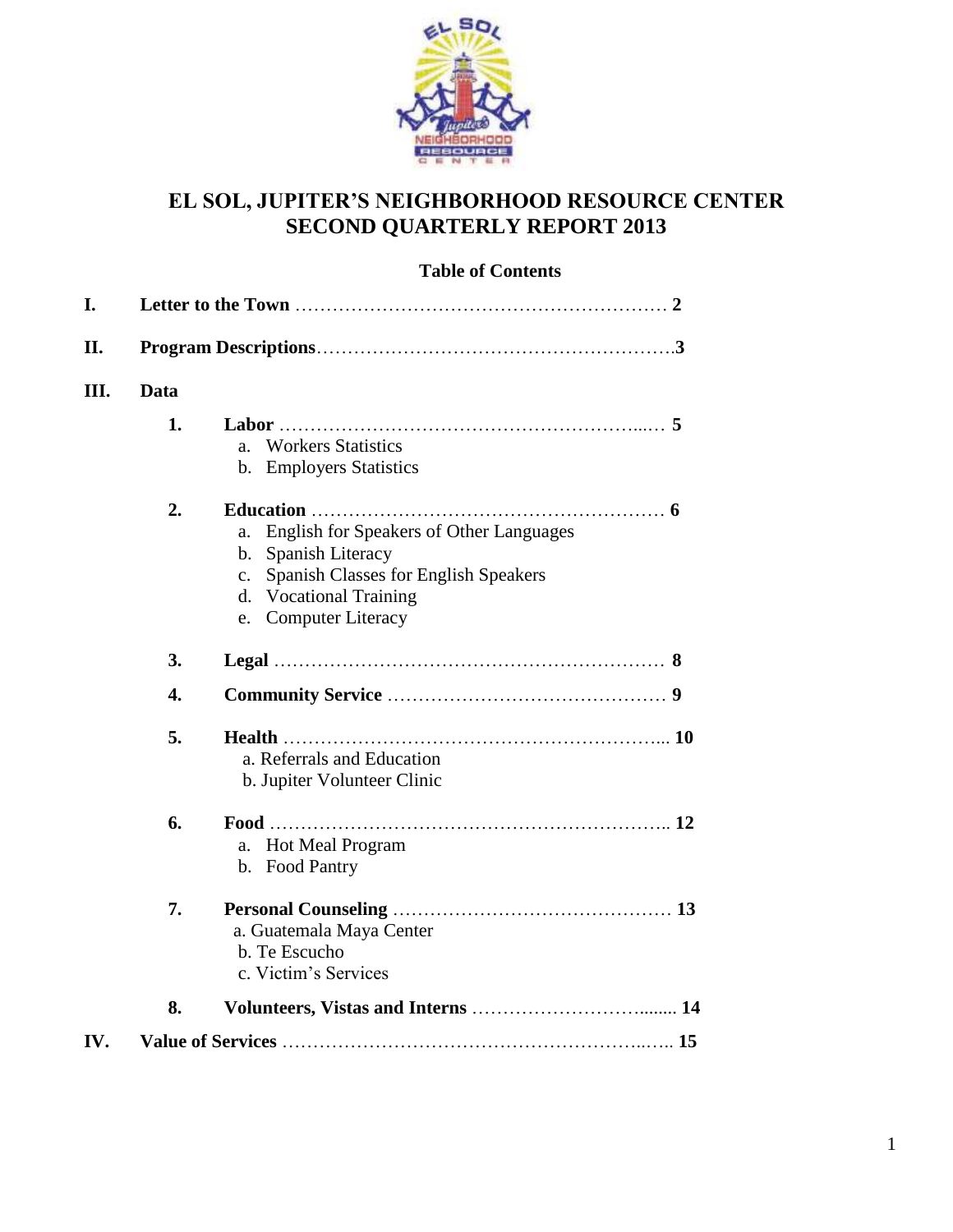July 18, 2013

## **Dear Town of Jupiter Council Members,**

As part of its lease with the Town, El Sol is pleased to submit its second quarterly report for 2013.

| Labor                    | A total of 3,269 jobs were filled this quarter, an 84% increase from |
|--------------------------|----------------------------------------------------------------------|
|                          | last year. After breaking our all-time records in 2012, we are still |
|                          | moving upwards in employment.                                        |
| Education                | 27 students advanced a level in our Night ESOL classes, and our      |
|                          | summer semester began with a record 144 students. An average of      |
|                          | 16 attended our Daytime ESOL courses.                                |
| <b>Community Service</b> | El Sol workers volunteered 120.5 hours, valued at \$2,669.           |
| Legal                    | Our volunteer attorneys and legal assistants took 108 cases.         |
| Health                   | Our Health Coordinator referred 323 to health services. We also      |
|                          | hosted 10 separate workshops on health and prevention reaching       |
|                          | 246 individuals, and the clinic took 114 appointments.               |
| Food                     | El Sol's Hot Lunch program provided 2,875 meals to workers, an       |
|                          | average of 33 meals a day. Also, the Food Pantry provided food to    |
|                          | 872 individuals.                                                     |
| Personal                 | El Sol's personal counseling programs have helped 60 this quarter.   |
| Counseling               | Victim's Services had 57 appointments at El Sol.                     |
| <b>Special Events</b>    | El Sol began a Sun Safety Campaign this quarter to combat issues     |
|                          | of dehydration and sun-related illnesses. El Sol has handed out 150  |
|                          | bags with safety equipment/supplies to ensure that the workers are   |
|                          | well prepared to work in the summer heat.                            |
| Value of Services        | El Sol contributed services with an estimated value of \$290,553     |
|                          | monthly average \$96,851.                                            |

Highlights from this quarter:

We are proud to share the development of our programs and the positive impact they are having in Jupiter. The impact of our programs and services is detailed here, and when appropriate, there is a comparison to previous years' statistics. According to the Florida Governor's Commission on Volunteerism and Community Service's sources, the value of volunteer contributions is estimated at \$22.14 per hour. This is the amount we assign to calculate the value of volunteer hours in our programs. We have changed our reports to reflect our audits, now omitting staff salaries and including professional volunteer time valued at their average rate of pay.

If you have any questions or comments please feel free to contact me.

Respectfully submitted by,

Jackynkolnik

Jocelyn Skolnik Executive Director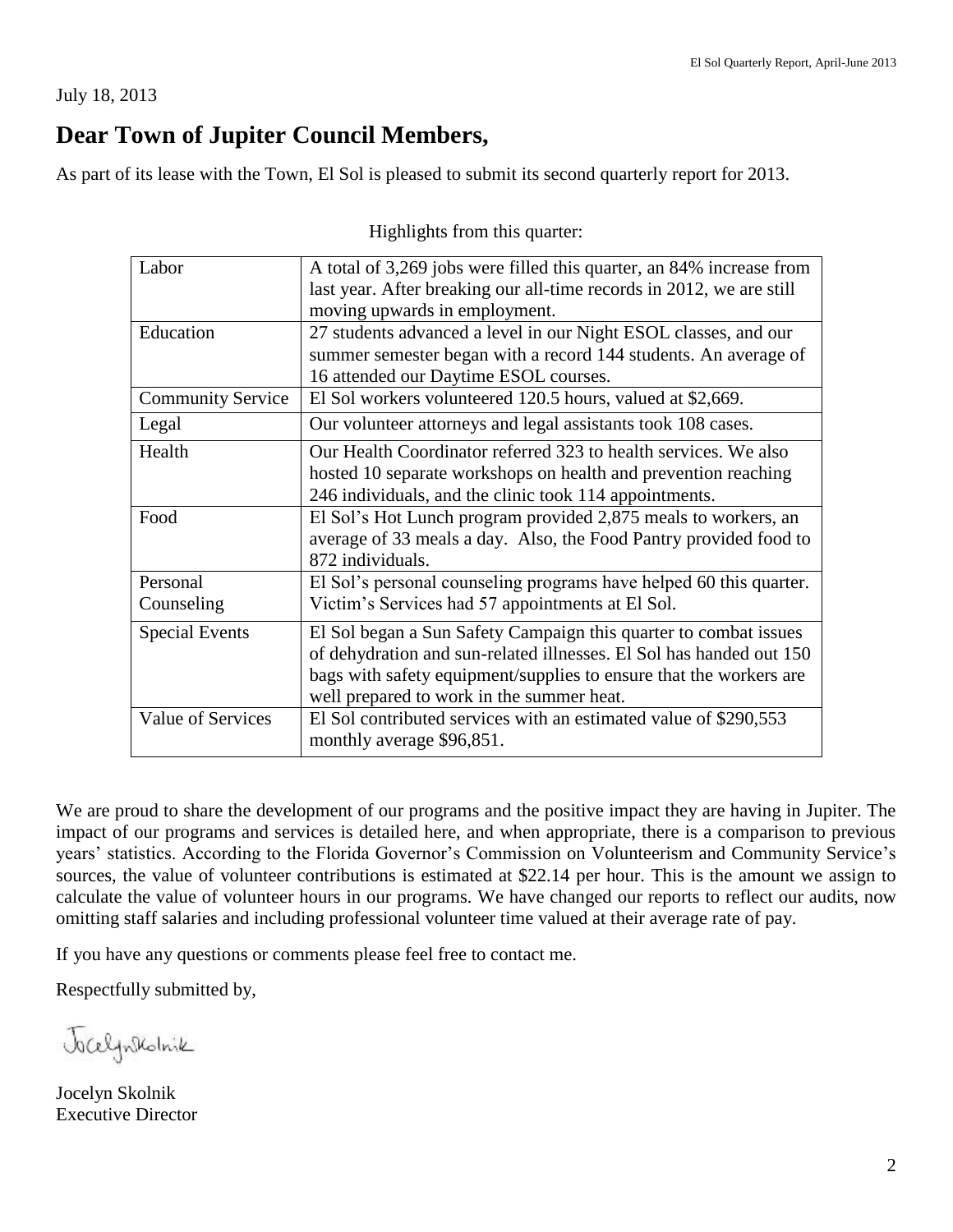| <b>Program Descriptions</b>           |                                                                  |                                                                                                                                                                                                                        |  |  |  |
|---------------------------------------|------------------------------------------------------------------|------------------------------------------------------------------------------------------------------------------------------------------------------------------------------------------------------------------------|--|--|--|
| <b>Program</b>                        | <b>Dates/Times</b>                                               | <b>Description</b>                                                                                                                                                                                                     |  |  |  |
|                                       |                                                                  | Labor                                                                                                                                                                                                                  |  |  |  |
| Day Labor                             | Mon-Sat<br>6AM-2PM<br>Sundays<br>$7AM - 12PM$                    | Match the skills of registered day laborers to<br>employer's.                                                                                                                                                          |  |  |  |
|                                       |                                                                  | <b>Education</b>                                                                                                                                                                                                       |  |  |  |
| Morning ESOL                          | Tues and Thurs<br>9AM - 11AM                                     | Basic conversational English skills, vocabulary building<br>and grammar with emphasis on American Healthcare                                                                                                           |  |  |  |
| Night ESOL                            | Mon-Wed<br>5PM-7PM                                               | Structured ESOL classes with four levels of English<br>Proficiency; includes Staying Healthy Curriculum.<br>Volunteers provide childcare at night for parents who<br>would otherwise be unable to attend class.        |  |  |  |
| <b>Women's ESOL</b>                   | Mondays<br>9AM - 11AM                                            | Basic conversational English skills, vocabulary building<br>and grammar with emphasis on Women's Healthcare                                                                                                            |  |  |  |
| <b>Table Talk</b>                     | Wed and Fri<br>9AM - 11AM                                        | Conversational English practice                                                                                                                                                                                        |  |  |  |
| <b>Morning Plazas</b><br>Comunitarias | Tues and Thurs<br>$9AM - 11AM$                                   | Adult education for Spanish speakers; levels range from<br>basic literacy to GED. Recognized by the Mexican<br>Department of Education.                                                                                |  |  |  |
| <b>Night Plazas</b><br>Communitarias  | Tues and Thurs<br><b>7PM - 9PM</b>                               | Adult education for Spanish speakers; levels range from<br>basic literacy to GED. Recognized by the Mexican<br>Department of Education.                                                                                |  |  |  |
| Spanish for English<br>Speakers       | Fridays<br>$11AM - 12PM$                                         | Spanish classes for English Speakers, focus on<br>conversational vocabulary and grammar                                                                                                                                |  |  |  |
| Sewing                                | Tues and Wed<br>5PM - 7PM                                        | Vocational training to provide real life marketable<br>and income generating sewing skills.                                                                                                                            |  |  |  |
| Read-A-Recipe for Literacy            | Tues and Thurs<br><b>7PM - 9PM</b>                               | Content-based Children's literacy program seeks to<br>improve communication skills and literacy                                                                                                                        |  |  |  |
| <b>Computer Literacy</b>              | Tues and Thurs<br>7PM - 9PM                                      | Basic Computer skills including Microsoft Office and<br>using the internet.                                                                                                                                            |  |  |  |
|                                       |                                                                  | <b>Legal</b>                                                                                                                                                                                                           |  |  |  |
| Legal Referrals and<br>Education      | Tues and Wed<br>7:30AM - 12:30PM<br>Saturdays<br>10AM to 12:30PM | Assist and guide people in accessing the legal system and<br>provide educational workshops about their rights and<br>responsibilities under the laws of the U.S. and the state of<br>Florida.                          |  |  |  |
|                                       |                                                                  | <b>Community Service</b>                                                                                                                                                                                               |  |  |  |
| <b>Community Service</b>              | Monthly                                                          | Workers and Volunteers participate in a community<br>service project.                                                                                                                                                  |  |  |  |
|                                       |                                                                  | <b>Health</b>                                                                                                                                                                                                          |  |  |  |
| Referrals & Workshops                 | Mon-Fri<br>9AM - 5PM                                             | Assist and guide people in accessing the healthcare;<br>provide educational workshops about health issues and<br>healthy living through guest speakers and El Sol's<br>Promotores de Salud program (Health Promoters). |  |  |  |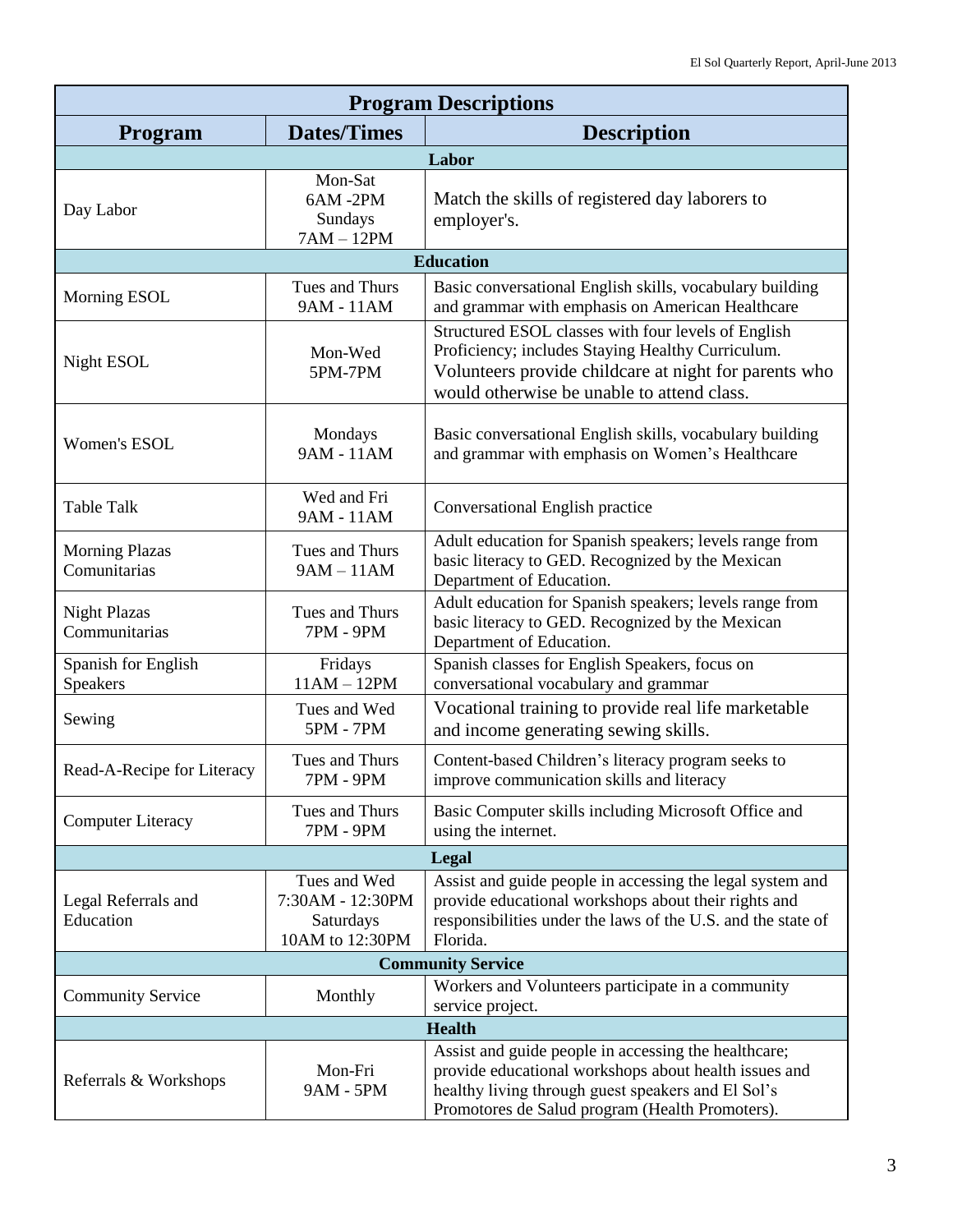| Jupiter Volunteer Clinic                           | Saturdays<br>9AM - 1PM                                | Local Volunteer Health clinic, by appointment only                                                                                                                                                                             |
|----------------------------------------------------|-------------------------------------------------------|--------------------------------------------------------------------------------------------------------------------------------------------------------------------------------------------------------------------------------|
| <b>VNA</b>                                         | 1st Wednesday of<br>the Month 9:30 AM                 | Visiting Nurse Association bus comes to El Sol to see<br>patients for free.                                                                                                                                                    |
| CAP HIV/AIDS testing                               | 1st and 3rd<br>Thursday of the<br>Month<br>9AM - 12PM | Free HIV/AIDS testing and education.                                                                                                                                                                                           |
|                                                    |                                                       | Food                                                                                                                                                                                                                           |
| Hot Meal Program                                   | Mon-Sun<br>6AM<br>Mon-Sat<br>11:15 AM                 | El Sol provides coffee $\&$ bread in the morning and a hot<br>meal at lunch every day for those waiting for work.                                                                                                              |
| Jupiter Food Pantry                                | Tues and Fri<br>$2PM - 4PM$                           | C.R.O.S. Ministries distributes food to anyone hungry in<br>North Palm Beach County.                                                                                                                                           |
|                                                    |                                                       | <b>Personal Counseling</b>                                                                                                                                                                                                     |
| Te Eschucho                                        | By referral only                                      | Peer listening program where trained volunteers address<br>the needs of a community members in distress and help<br>them overcome obstacles.                                                                                   |
| <b>Sister Marta</b>                                | Varies                                                | Sister Marta Tobon, a Guadalupan sister from St. Peter's<br>Catholic Church assists with counseling workers.                                                                                                                   |
| Wednesdays<br><b>Victims Services</b><br>$2 - 4PM$ |                                                       | Mental Health Counseling program sponsored by the PBC<br>Board of Commissioners Public Services Dept. A victim<br>advocate assists community members who have been<br>subject to a crime (domestic violence, hate crime, etc.) |
|                                                    |                                                       | <b>Volunteers</b>                                                                                                                                                                                                              |
| Volunteers                                         | Varies                                                | Community members volunteer at El Sol in a variety of<br>roles including welcoming employers, grant writing, IT<br>support, teaching English, preparing meals, and<br>administrative tasks.                                    |
| AmeriCorps VISTA                                   | Mon-Fri<br>9AM - 5PM                                  | Volunteers in Service to America; Full-time staff at El Sol<br>for the purpose to build capacity.                                                                                                                              |
| Interns                                            | Varies                                                | Interns assist with community service, planning events,<br>administrative tasks, and annual surveys.                                                                                                                           |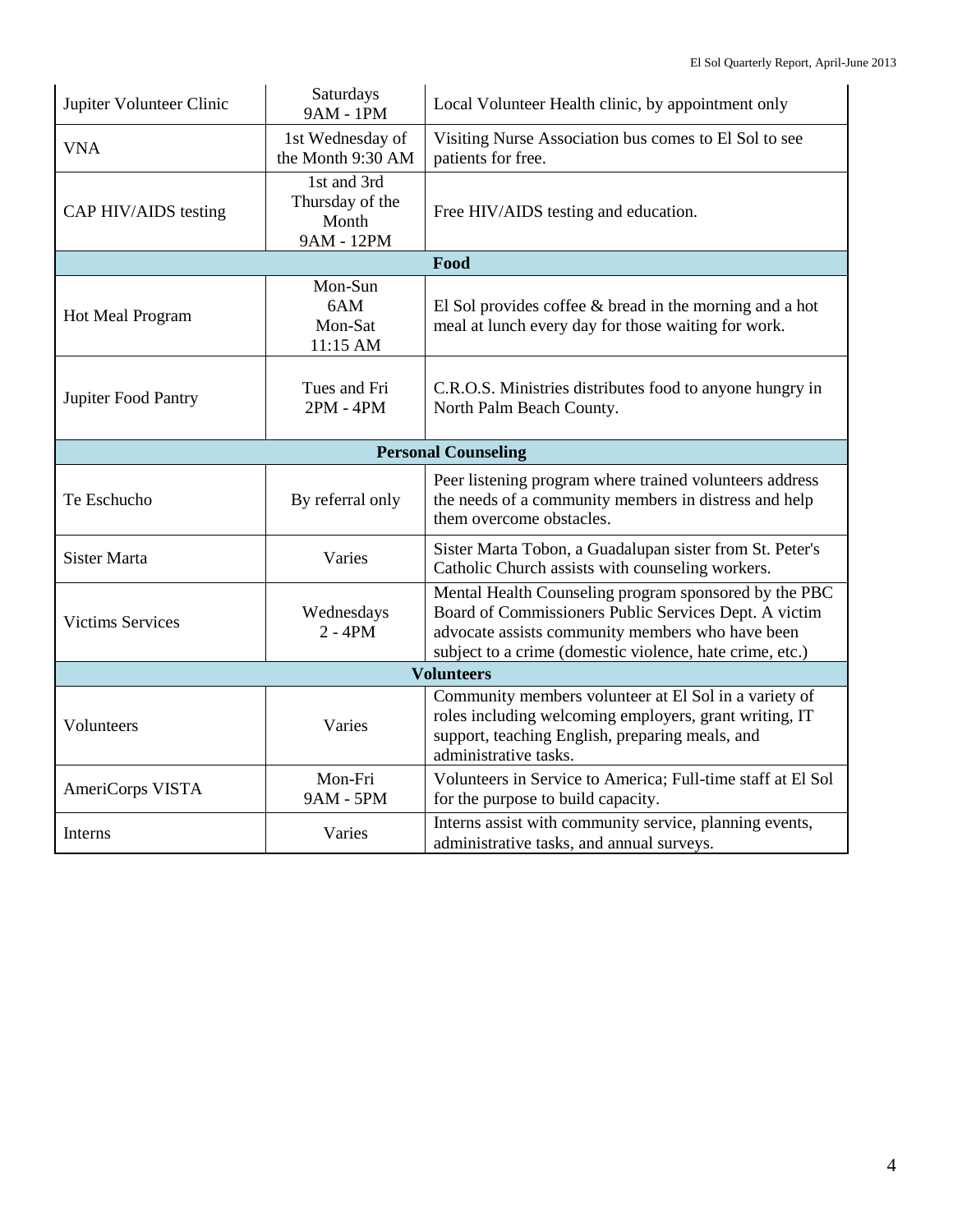### **II.PROGRAMS 1. LABOR PROGRAM a. Workers Statistics:**

A total of 2,912 workers and 7,025 employers are registered with El Sol as of July  $1<sup>st</sup>$ , 2013.

In the second quarter of 2013, a total of 2,883 workers were hired, an 84% increase from last year. An average of 111 workers registered for work each morning, of which 36 were hired, at a daily placement rate of 38%.

| <b>Worker Statistics</b> |                             |                                                   |                         |                                    |                                            | <b>Employer Statistics</b>     |                                      |
|--------------------------|-----------------------------|---------------------------------------------------|-------------------------|------------------------------------|--------------------------------------------|--------------------------------|--------------------------------------|
| <b>Month</b>             | Worker<br><b>Attendance</b> | Average<br>Worker<br><b>Attendance</b><br>per day | Workers<br><b>Hired</b> | Average<br>Workers<br><b>Hired</b> | <b>Daily</b><br><b>Placement</b><br>Rate % | <b>New</b><br><b>Employers</b> | <b>Employer</b><br><b>Attendance</b> |
| January                  | 3,239                       | 111                                               | 765                     | 25                                 | 22                                         | 79                             | 491                                  |
| February                 | 3,220                       | 115                                               | 650                     | 23                                 | 20                                         | 78                             | 428                                  |
| March                    | 3,307                       | 107                                               | 882                     | 28                                 | 27                                         | 92                             | 529                                  |
| April                    | 3,880                       | 96                                                | 996                     | 33                                 | 35                                         | 114                            | 656                                  |
| May                      | 2,814                       | 91                                                | 1,098                   | 35                                 | 39                                         | 104                            | 712                                  |
| June                     | 2,920                       | 97                                                | 1,175                   | 39                                 | 40                                         | 123                            | 728                                  |
| <b>Total</b>             | 19,380                      | 103                                               | 5,566                   | 31                                 | 31                                         | 590                            | 3,544                                |



| <b>Value of Labor Program</b> |                   |          |              |  |
|-------------------------------|-------------------|----------|--------------|--|
|                               | Quarter   Quarter |          | <b>Total</b> |  |
| Volunteer Hours (435.5)       | \$11,209          | \$10,824 | \$22,033     |  |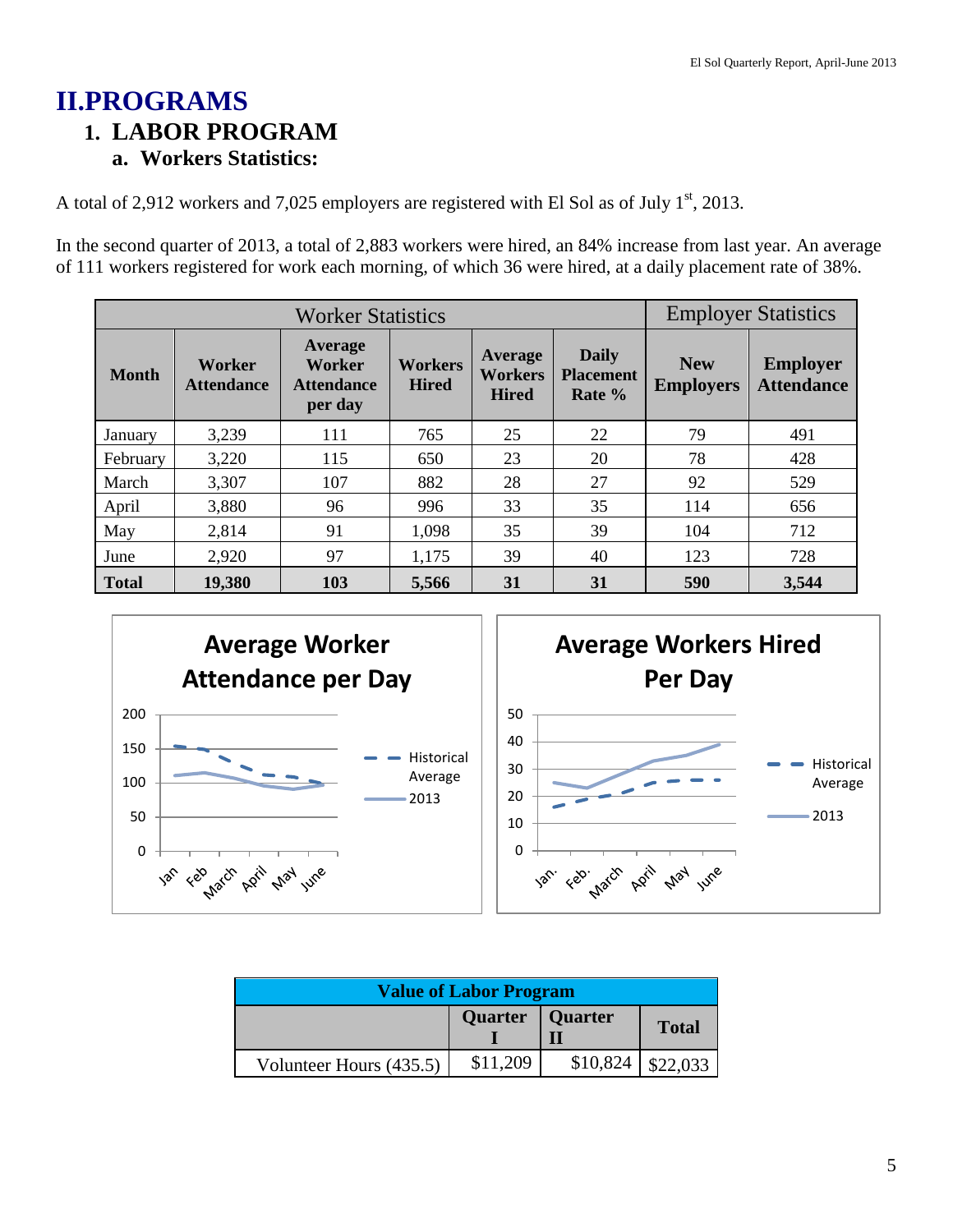## **2. EDUCATION**

## **a. English for Speakers of Other Languages (ESOL)**

#### *Daytime English Classes*

This quarter, 635 workers attended daytime ESL classes; on average 16 students participated per class day. We had an average of 7 students in our Women's ESOL program.

| Daytime ESOL |            |                       |  |  |
|--------------|------------|-----------------------|--|--|
| Month        | Attendance | Average<br>Attendance |  |  |
| January      | 384        | 43                    |  |  |
| February     | 352        | 44                    |  |  |
| March        | 374        | 46                    |  |  |
| April        | 215        | 21                    |  |  |
| May          | 234        | 11                    |  |  |
| June         | 186        | 11                    |  |  |
| <b>Total</b> | 1,745      | 29                    |  |  |

| <b>Value of Daytime ESOL Program</b> |         |         |              |  |  |
|--------------------------------------|---------|---------|--------------|--|--|
| Quarter<br>Quarter                   |         |         |              |  |  |
| Professional ESOL Hours              |         |         | <b>Total</b> |  |  |
| (51.5)                               | \$343   | \$1,252 | \$1,595      |  |  |
| Volunteer Hours (258.4)              | \$9,010 | \$5,721 | \$14,731     |  |  |
| <b>Total</b>                         | \$9,353 | \$6.973 | \$16,326     |  |  |

#### *Nighttime ESOL program*

In April we concluded our spring semester with 27 students advancing a level of English proficiency. In June, we began our summer semester with a record of 144 students signing up, on average 78 students attend class.

| <b>Month</b> | <b>Overall</b><br><b>Attendance</b> | Average<br><b>Attendance</b> | <b>Students</b><br><b>Promoted</b> | # of<br><b>Volunteers</b> | ** Break took place for the month of May<br>**On average 31 volunteers participate in<br>our nighttime classes |                                        |                     |              |
|--------------|-------------------------------------|------------------------------|------------------------------------|---------------------------|----------------------------------------------------------------------------------------------------------------|----------------------------------------|---------------------|--------------|
|              |                                     | 2013                         |                                    |                           |                                                                                                                |                                        |                     |              |
| Jan          | 236                                 | 79                           |                                    | 34                        |                                                                                                                |                                        |                     |              |
| Feb          | 669                                 | 56                           |                                    | 37                        |                                                                                                                |                                        |                     |              |
| Mar          | 447                                 | 38                           |                                    | 41                        |                                                                                                                | <b>Value of Nighttime ESOL Program</b> |                     |              |
| Apr          | 107                                 | 36                           | 27                                 | 13                        |                                                                                                                | <b>Quarter</b>                         | <b>Quarter</b><br>П | <b>Total</b> |
| May          | N/A                                 | N/A                          | N/A                                | N/A                       | Volunteer                                                                                                      |                                        |                     |              |
| June         | 707                                 | 78                           | $\Omega$                           | 31                        | Hours                                                                                                          |                                        |                     |              |
| <b>Total</b> | 2,166                               | 57                           | 27                                 | 31                        | (213.6)                                                                                                        | \$14,271                               | \$4,729             | \$19,000     |

### **b. Spanish Literacy – Plazas Comunitarias**

46 students registered for Plazas Communitarias this semester, 41 students remain active.

| <b>Value of (Plazas Communitarias) Program</b> |         |         |         |  |
|------------------------------------------------|---------|---------|---------|--|
| Quarter I   Quarter II   Total                 |         |         |         |  |
|                                                |         |         |         |  |
| Volunteer Hours (128.6)                        | \$2,214 | \$2,898 | \$5.112 |  |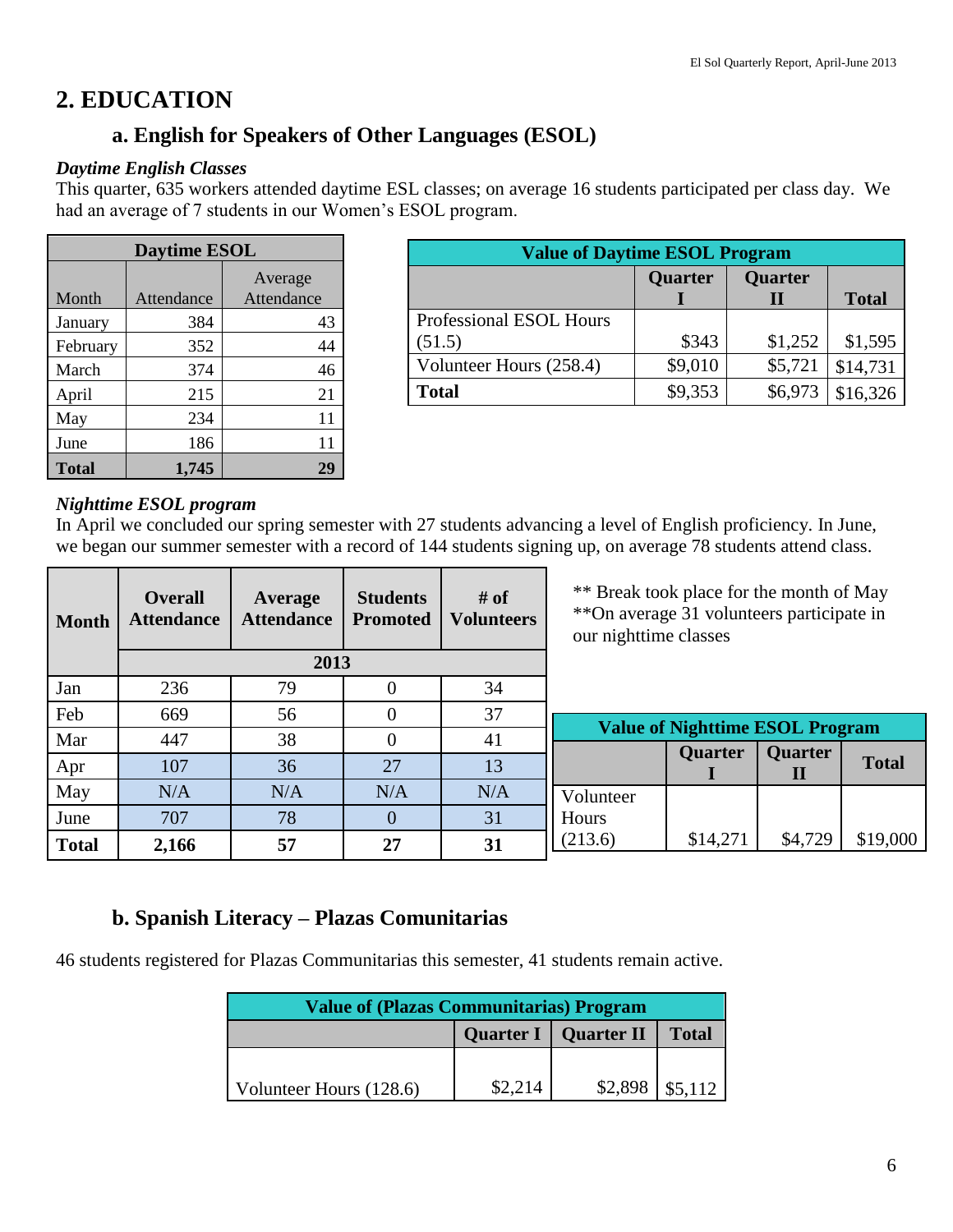### **c. Spanish Classes for English Speakers**

An average of 5 community members attend Spanish classes.



Shown left is El Sol's Intermediate Spanish Class.

| <b>Spanish for English Speakers</b>                   |       |       |       |  |  |
|-------------------------------------------------------|-------|-------|-------|--|--|
| <b>Quarter II</b><br><b>Quarter I</b><br><b>Total</b> |       |       |       |  |  |
| Volunteers                                            |       |       |       |  |  |
| (17.6)                                                | \$299 | \$390 | \$689 |  |  |
| <b>Total</b>                                          | \$299 | \$390 | \$689 |  |  |

### **d. Vocational Training**

5 volunteers assist 12 students to improve their sewing skills. This quarter 11 of the 12 students were promoted to the next level. Students have learned how to do alterations and how to create products such as bags and crafts.

| <b>Sewing</b>         |         |                        |              |  |
|-----------------------|---------|------------------------|--------------|--|
|                       |         | Quarter I   Quarter II | <b>Total</b> |  |
| Volunteer Hours (119) | \$7,306 | $$2,635$   \$9,941     |              |  |

### **e. Computer Literacy- Nighttime Computer Skills Class**

This quarter we upgraded our computer lab, made possible by a grant from The Lost Tree Village Foundation. The new lab includes new computers, a projector, and other teaching tools. In April, 12 students completed our computer course and in June, a total of 16 students registered for our summer course. When class is not in session, workers have access to the lab when a lab-monitor is available; this quarter lab-monitors volunteered 5.3 hours, which is valued at \$117.

|               | <b>Attendance</b> | <b>Average</b><br><b>Attendance</b> |
|---------------|-------------------|-------------------------------------|
| <b>Month</b>  | 2013              |                                     |
| Jan           | 28                | 14                                  |
| Feb           | 93                | 11                                  |
| Mar           | 64                | 8                                   |
| Apr           | 15                | 7                                   |
| May           | 14                | 7                                   |
| June          | 84                | 14                                  |
| <b>Totals</b> | 298               | 10                                  |



The new Computer Lab in use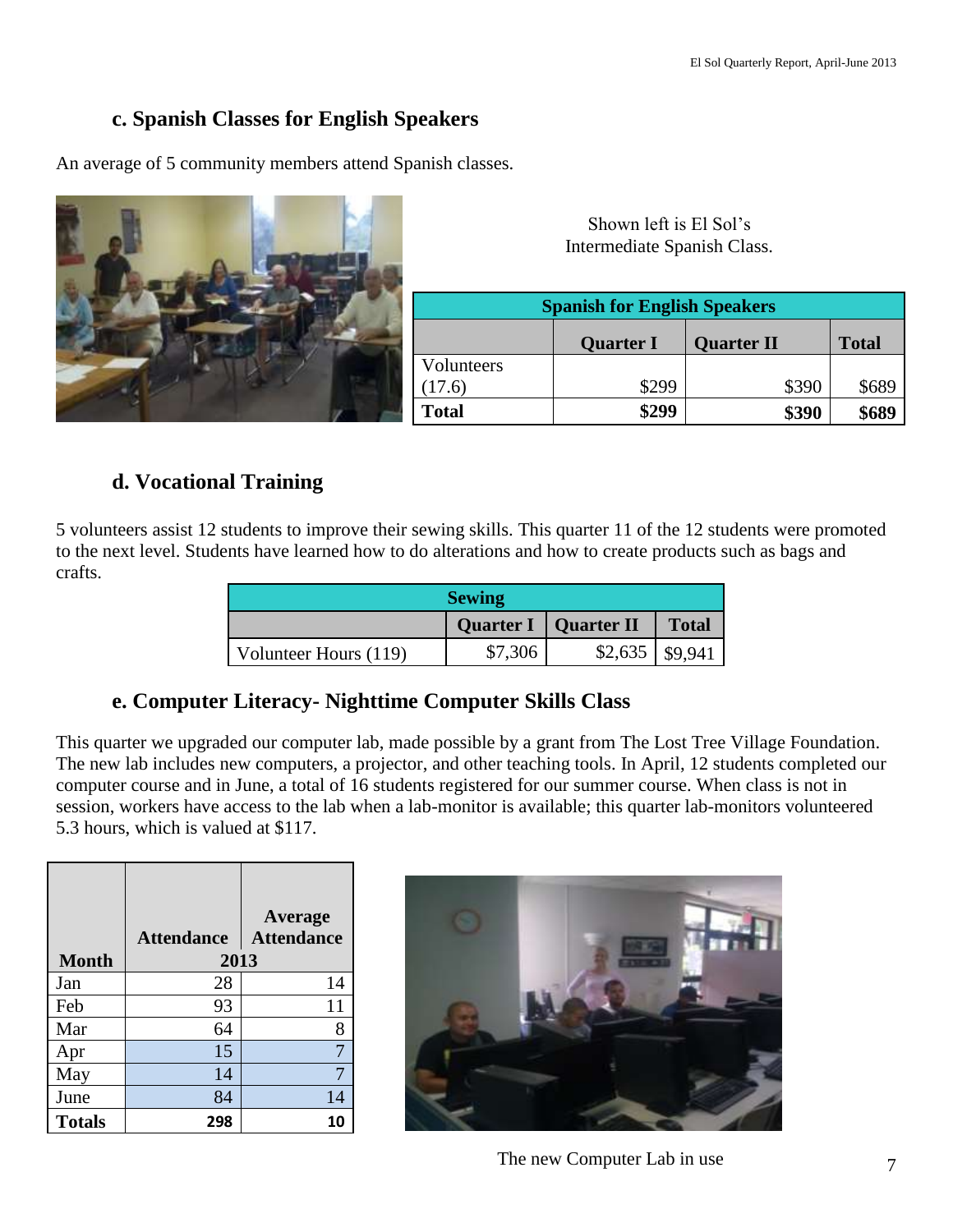# **3. LEGAL**

During the second quarter of 2013, volunteer attorneys, assisted by a legal assistant helped a total of 108 cases. **Case Areas**

| <b>Number of Cases Taken</b>                                                 |                |                |                |                |                |                |              |
|------------------------------------------------------------------------------|----------------|----------------|----------------|----------------|----------------|----------------|--------------|
| Category                                                                     | <b>Jan</b>     | Feb            | Mar            | Apr            | <b>May</b>     | Jun            | <b>Total</b> |
| Immigration                                                                  | 6              | 13             | 14             | 12             | 16             | 16             | 77           |
| Criminal /driving<br>without a license                                       | 11             | $\overline{4}$ | 5              | 5              | 8              | 7              | 40           |
| <b>Labor related</b><br>(wage theft,<br>employment<br>discrimination)        | $\mathcal{R}$  | $\mathcal{R}$  | $\mathcal{R}$  | $\mathbf{1}$   | $\overline{4}$ | 5              | 19           |
| <b>Miscellaneous</b><br>(landlord/tenant<br>claims, contract<br>claims, etc) | 5              | $\overline{2}$ | 7              | 7              | 4              | 3              | 28           |
| <b>Domestic Issues</b><br># People navigated                                 | $\overline{4}$ | 5              | $\overline{2}$ | $\overline{c}$ | $\overline{2}$ | 7              | 22           |
| through court<br>system                                                      | $\overline{7}$ | 6              | $\overline{4}$ | 4              | 3              | $\overline{2}$ | 26           |
| <b>Total</b>                                                                 | 29             | 33             | 35             | 31             | 37             | 40             | 205          |



| <b>Month</b> | Workshops          | <b>Speaker</b>              | <b>Attendance</b> |
|--------------|--------------------|-----------------------------|-------------------|
| March        | Immigration        | Isabel<br>Castillo,<br>Esq. | 40                |
| April        | Immigration<br>Law | Lauren<br>Vogt              | 35                |
| Total        |                    |                             |                   |

| <b>Value of Legal Assistance Program</b> |          |                   |              |  |  |
|------------------------------------------|----------|-------------------|--------------|--|--|
|                                          |          | Quarter   Quarter | <b>Total</b> |  |  |
| Attorneys                                |          |                   |              |  |  |
| (282)                                    | \$16,905 | \$84,600          | \$101,505    |  |  |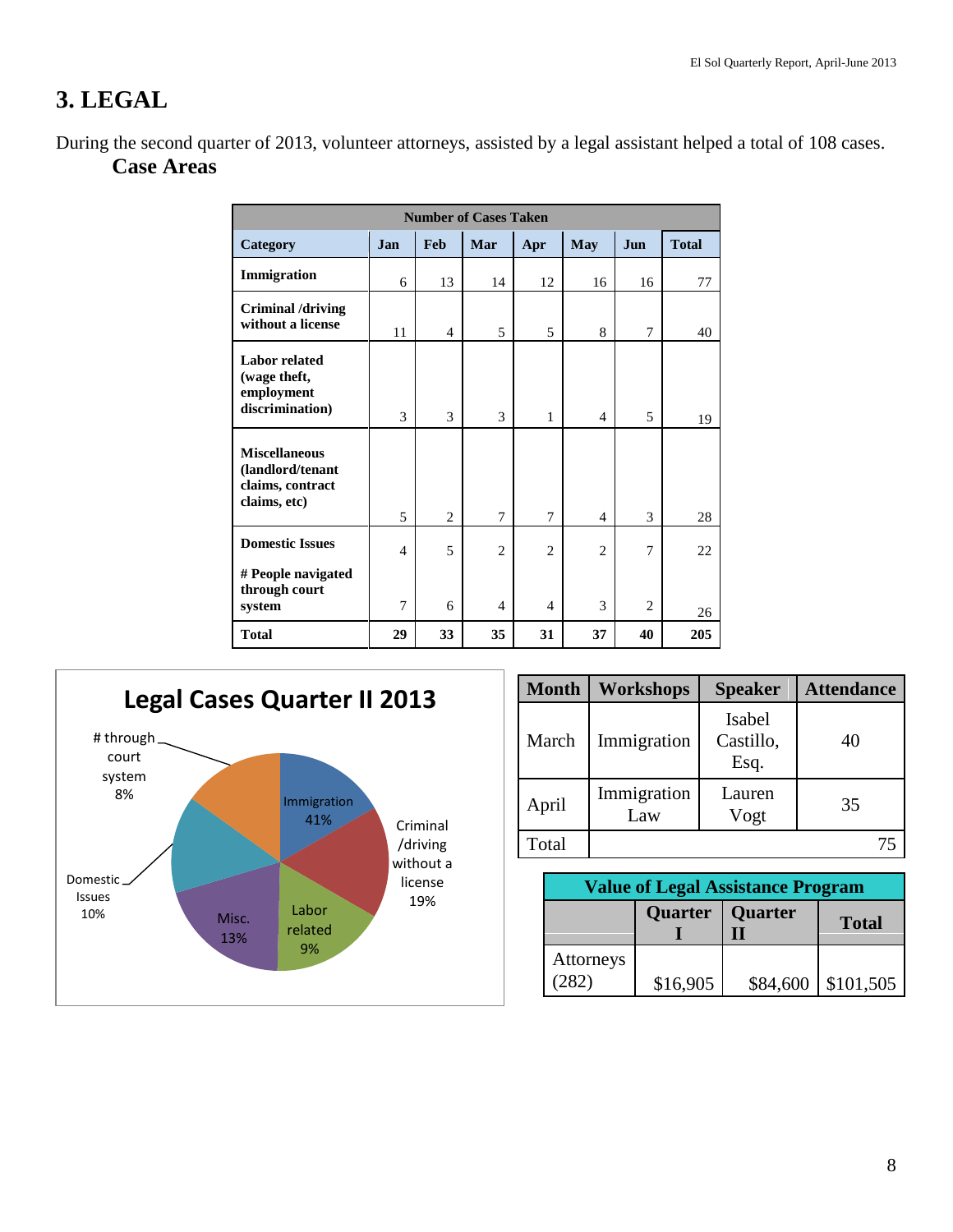## **4. COMMUNITY SERVICE AND ENGAGEMENT**

This quarter, El Sol workers volunteered 120.5 hours, valued at \$2,669.

The photos below show registered workers volunteering for Habitat for Humanity and with the Jupiter Police Department.





| <b>Community Service 2013</b> |                                                |                               |              |                              |                                        |  |
|-------------------------------|------------------------------------------------|-------------------------------|--------------|------------------------------|----------------------------------------|--|
| <b>Date</b>                   | <b>Name of</b><br><b>Event/Partner</b>         | $#$ of<br><b>Participants</b> | <b>Hours</b> | <b>Total</b><br><b>Hours</b> | <b>Value of</b><br><b>Contribution</b> |  |
| Jan                           | Abacoa Community<br>Garden                     | 4                             | 4            | 16                           | \$354                                  |  |
| Feb                           | <b>Paint Your Heart</b><br>Out                 | 11                            | 4            | 44                           | \$974                                  |  |
| March                         | Paint Your Heart<br>Out                        | 4                             | 4            | 16                           | \$354                                  |  |
| April                         | <b>Paint Your Heart</b><br>Out with Jupiter PD | 5                             | 4            | 20                           | \$443                                  |  |
| April                         | The Great<br>American Clean-Up                 | 8                             | 5            | 40                           | \$886                                  |  |
| May                           | Habitat for<br>Humanity                        | 11                            | 5.5          | 60.5                         | \$1,340                                |  |
| Total                         |                                                | 43                            | 26.5         | 196.5                        | \$4,352                                |  |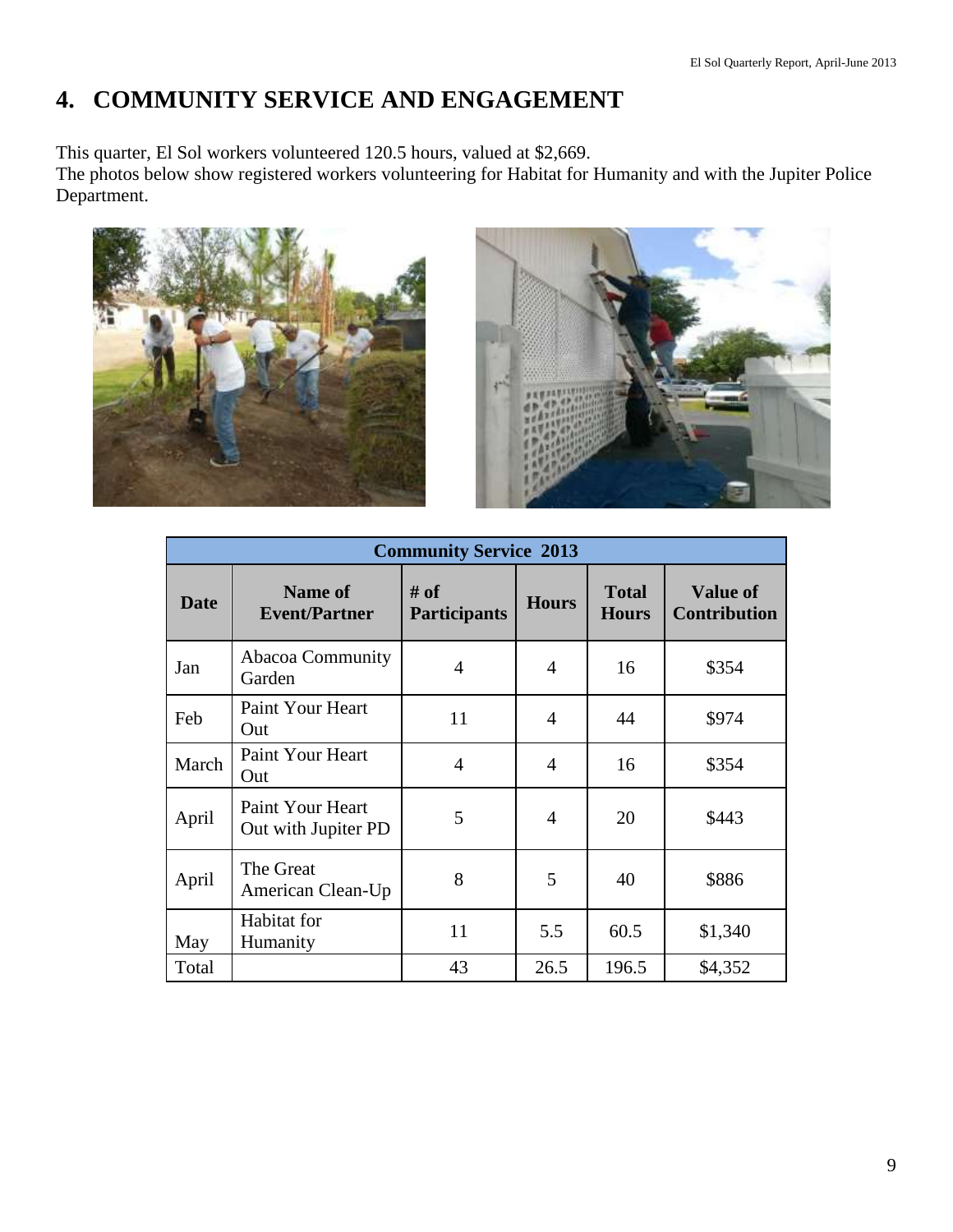## **5. HEALTH**

### **a. Referrals and Education**

This quarter, our health coordinator successfully helped a total of 323 individuals with their health needs by referring them to the right resources. The following chart summarizes the activities performed by category:

| <b>Service</b> | Jan      | <b>Feb</b> | Mar            | Apr            | <b>May</b>     | Jun            | <b>Total</b> |
|----------------|----------|------------|----------------|----------------|----------------|----------------|--------------|
| General        |          |            |                |                |                |                |              |
| Health         | 32       | 31         | 16             | 18             | 56             | 29             | 182          |
| Service        |          |            |                |                |                |                |              |
| Referral       | 33       | 3          | 46             | 37             | 18             | 0              | 137          |
| Dental         | 15       | 8          | 10             | 7              | $\overline{4}$ | 8              | 52           |
| Hearing        | 3        | $\theta$   | $\overline{0}$ | $\theta$       | 0              | $\overline{4}$ | 7            |
| Vision         | 6        | 10         | 6              | $\mathcal{I}$  | 4              | $\mathbf{r}$   | 40           |
| <b>VNA</b>     | 18       | $\theta$   | 15             | 13             | 9              | 13             | 68           |
| Other          | $\theta$ | 46         | $\overline{0}$ | $\overline{0}$ | 5              | 84             | 135          |
| <b>TOTAL</b>   | 107      | 98         | 93             | 82             | 96             | 145            | 621          |

Our health education efforts this quarter were very successful, with 246 participants learning about different health and prevention topics at 10 separate events.

| <b>Month</b> | <b>Workshop Topic</b>                             | # of Participants |
|--------------|---------------------------------------------------|-------------------|
| Jan          | Oral Health                                       | 54                |
| Jan          | Living Wills with Hospice of Palm Beach<br>County | 60                |
| Jan          | Diva Cups                                         | 9                 |
| Jan          | <b>OSHA Trenches &amp; Scaffolds</b>              | 16                |
| Feb          | Sun/Skincare                                      | 12                |
| Feb          | Nutrition                                         | 6                 |
| Feb          | Parenting                                         | 12                |
| Feb          | <b>OSHA Silent Hazards</b>                        | 15                |
| March        | Health Fair: Health & Wellbeing                   | 66                |
| March        | Parenting an Educational Play                     | 6                 |
| March        | Parenting for Dads                                | 25                |
| March        | <b>Bed Bugs</b>                                   | 75                |
| April        | Papa                                              | 25                |
| April        | <b>Diabetes</b>                                   | 9                 |
| April        | Oral Health                                       | 8                 |
| April        | <b>OSHA</b>                                       | 25                |
| May          | <b>Breast Caner</b>                               | 38                |
| May          | Parenting                                         | 6                 |
| May          | Rain Safety                                       | 75                |
| June         | Donating Blood                                    | $\overline{4}$    |
| June         | <b>Blood Pressure</b>                             | 12                |
| June         | Hydration Campaign/Skincare and Sun<br>Exposure   | 44                |
| <b>Total</b> |                                                   | 602               |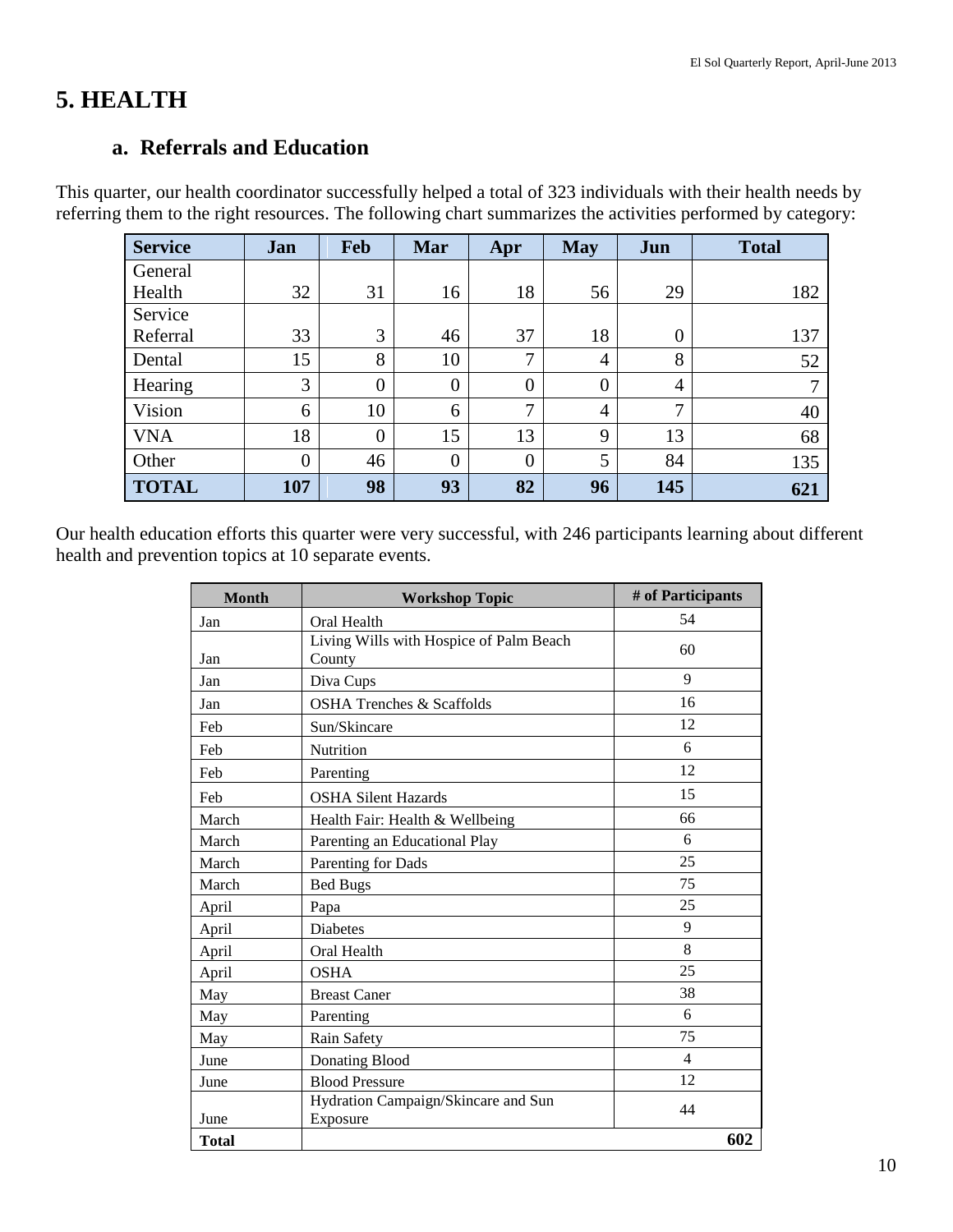| <b>Month</b> | <b>Number of Contacts</b> | <b>Subject</b>              |
|--------------|---------------------------|-----------------------------|
| Jan          | Program Began             | Introduction to the program |
| Feb          | 60                        | Finding issues of concern   |
| March        | 46                        | Overall & Diabetes          |
| April        | 40                        | <b>Diabetes</b>             |
| May          | 80                        | <b>Diabetes</b>             |
| June         | 57                        | Nutrition/Sugar             |
| <b>Total</b> | 283                       |                             |

This quarter, the Promotores de Salud reached 106 members of the community to establish health issues of concern and educate the community about Diabetes and nutrition.



#### **b. Jupiter Volunteer Clinic**

This quarter the clinic has assisted 114 individuals.

| <b>Service</b> | # Seen | Amount   |
|----------------|--------|----------|
| Jan            | 39     | \$5,403  |
| Feb            | 35     | \$4,671  |
| Mar            | 24     | \$5,975  |
| Apr            | 32     | \$6,850  |
| May            | 33     | \$6,180  |
| Jun            | 49     | \$8,934  |
| Total          | 212    | \$38,013 |

| <b>Value of Health Program</b> |                                  |          |              |  |  |  |
|--------------------------------|----------------------------------|----------|--------------|--|--|--|
| Quarter<br>Quarter             |                                  |          |              |  |  |  |
|                                |                                  |          | <b>Total</b> |  |  |  |
| Volunteer $(11.8)$             | \$1,284                          | \$261    | \$1,545      |  |  |  |
| Clinic Value of Services       | \$16,049                         | \$21,964 | \$38,013     |  |  |  |
| <b>Total</b>                   | \$17,333<br>\$22,225<br>\$39,558 |          |              |  |  |  |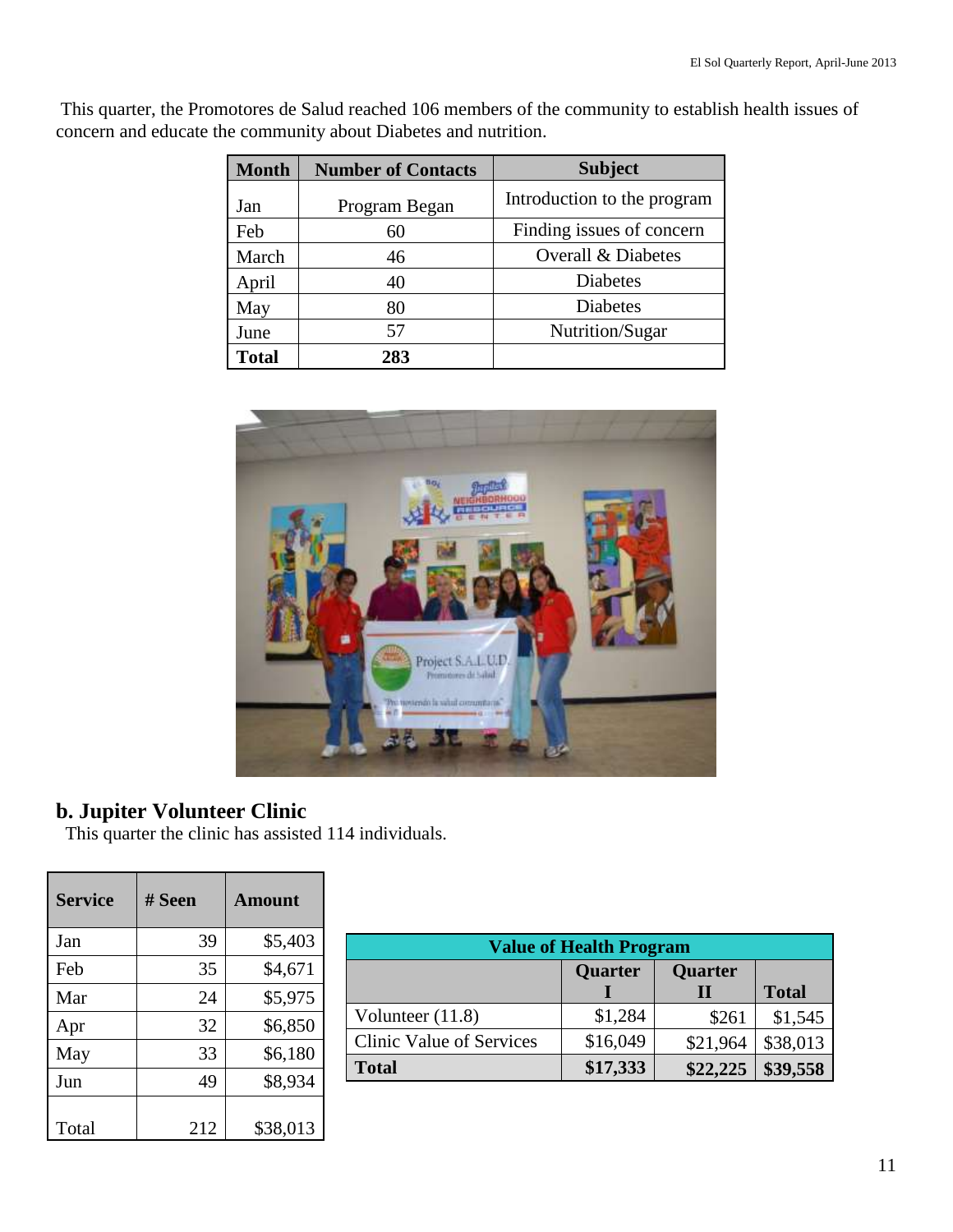## **6. FOOD**

Pictured left: Kitchen volunteers

#### **a. Hot Meal Program**

This quarter we served a total of 2,875 meals with an average of 33 meals per day. Volunteers contributed 3,003 hours to this program.

| <b>El Sol Hot Lunch</b> |                                          |                                              |  |
|-------------------------|------------------------------------------|----------------------------------------------|--|
| <b>Month</b>            | <b>Total</b><br>Lunches<br><b>Served</b> | <b>Average</b><br>meals<br>served<br>per day |  |
| Jan                     | 1,814                                    | 60                                           |  |
| Feb                     | 1,656                                    | 59                                           |  |
| March                   | 1,623                                    | 56                                           |  |
| April                   | 1,095                                    | 37                                           |  |
| May                     | 884                                      | 29                                           |  |
| June                    | 896                                      | 32                                           |  |
| <b>Total</b>            |                                          | 46                                           |  |

#### **b. Jupiter Food Pantry**

This quarter the Pantry served 872 individuals, an average of 291 per month.



| <b>Month</b> | <b>People Served</b> | <b>Value</b> | Vol.<br><b>Hours</b> |
|--------------|----------------------|--------------|----------------------|
| Jan          | 275                  | \$3,640      | 97                   |
| Feb          | 224                  | \$3,623      | 97.5                 |
| Mar          | 227                  | \$8,136      | 92.5                 |
| Apr          | 307                  | \$5,155      | 148                  |
| May          | 271                  | \$2,982      | 106.5                |
| Jun          | 294                  | \$3,405      | 104                  |
| Total        | 1,598                | \$26,941     | 645.5                |

| <b>Value of Food Program</b> |                    |          |              |
|------------------------------|--------------------|----------|--------------|
|                              | Quarter<br>Quarter |          |              |
|                              |                    | Ш        | <b>Total</b> |
| Hot Meals (@ \$3/meal)       | \$15,279           | \$8,652  | \$23,931     |
| Food Pantry, food            | \$15,399           | \$11,542 | \$26,941     |
| Professional Chef Hours      |                    |          |              |
| (44.5)                       | \$1,019            | \$997    | \$2,016      |
| Volunteers $(2,985.5)$       | \$68,209           | \$65,501 | \$133,710    |
| <b>Total</b>                 | \$99,906           | \$86,692 | \$186,598    |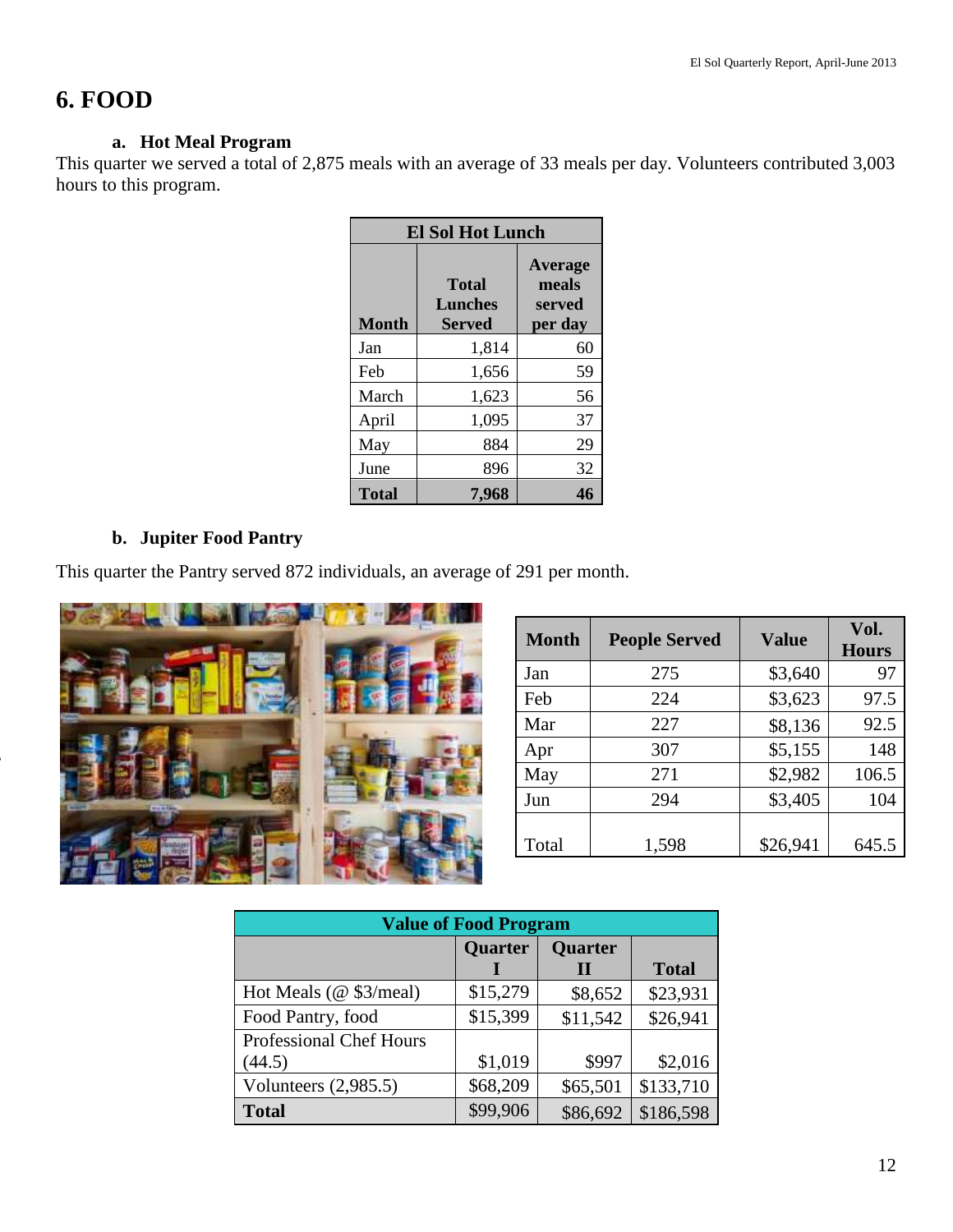## **7. PERSONAL COUNSELING**

#### **a. Guatemala Maya Center**

This quarter, El Sol helped a total of 33 cases and channeled their needs to the proper agencies. The Guatemalan-Maya Center has provided weekly assistance for families at El Sol. The Guatemalan Mayan Center, due to budget constraints, can no longer provide assistance at El Sol.

### **b. "Te Escucho" Program**

In this quarter 8 people have been assisted by this program.

#### **c. Sister Marta**

In addition, Sister Marta Tobón, a Guadalupan sister from St. Peter's Catholic Church assisted 19 people this quarter.

### **d. Victims Services**

This program had 57 appointments this quarter.

| <b>Month</b> | <b>Guatemalan</b><br><b>Mayan Center</b> | Sr.<br><b>Marta</b> | <b>Te</b><br><b>Escucho</b> | <b>Victims</b><br><b>Services</b> | <b>Total</b> |
|--------------|------------------------------------------|---------------------|-----------------------------|-----------------------------------|--------------|
| Jan          | 46                                       | 9                   | 2                           | 18                                | 75           |
| Feb          | 35                                       | 6                   |                             | 15                                | 57           |
| Mar          | 25                                       | 6                   | $\overline{2}$              | 20                                | 53           |
| April        | 20                                       | 8                   | 3                           | 15                                | 46           |
| May          | 13                                       | 6                   |                             | 26                                | 46           |
| Jun          | 0                                        | 5                   | 4                           | 16                                | 25           |
| <b>Total</b> | 139                                      | 40                  | 13                          | <b>110</b>                        | 302          |

| <b>Value of Personal Counseling Program</b> |                  |                   |              |
|---------------------------------------------|------------------|-------------------|--------------|
|                                             | <b>Quarter I</b> | <b>Quarter II</b> | <b>Total</b> |
| Guatemala Mayan Center                      | \$2,347          | \$1,461           | \$3,808      |
| Sister Marta                                | \$930            | \$841             | \$1,771      |
| Te Escucho                                  | \$221            | \$354             | \$575        |
| <b>Total</b>                                | \$3,498          | \$2,656           | \$6,154      |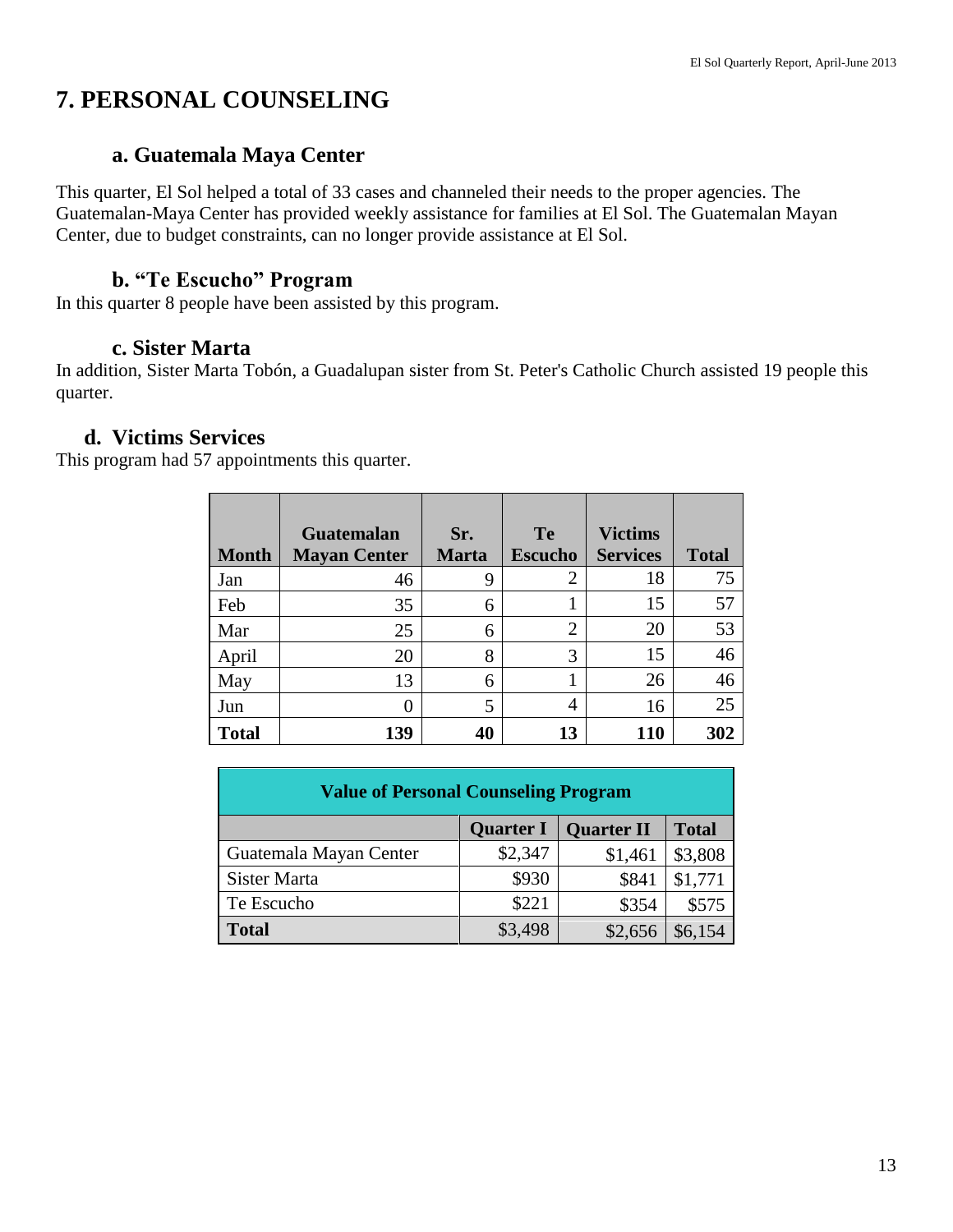## **9. VOLUNTEERS, VISTAS AND INTERNS**

This quarter 218 volunteers gave 5,971 hours of their time, which we value at \$312,923. Many of those hours are accounted for in the different programs described in this report. The rest of the hours are contributed by volunteers that provide administrative and technical support; help register new workers; provide referrals; welcome employers; assist with special events and committees; write grants and develop strategies, and much more. Their contributions are summarized under the category "Other". The total numbers of volunteer hours contributed for operations that are not otherwise mentioned in this report were: 911 hours ("other").

| <b>Value of Volunteers, Vistas and Interns Program</b> |          |                     |              |  |
|--------------------------------------------------------|----------|---------------------|--------------|--|
|                                                        | Quarter  | <b>Quarter</b><br>Ш | <b>Total</b> |  |
| Volunteers (Other 669.9)                               | \$23,203 | \$14,832            | \$38,035     |  |
| Professional Volunteers (Other 245.7)                  | \$16,447 | \$8,927             | \$25,374     |  |
| Interns                                                | \$3,786  | \$2,624             | \$6,410      |  |
| <b>VISTA</b>                                           | \$46,937 | \$37,727            | \$84,664     |  |
| <b>Total</b>                                           | \$90,373 | \$64,110            | \$154,483    |  |



Friday's Kitchen Volunteers